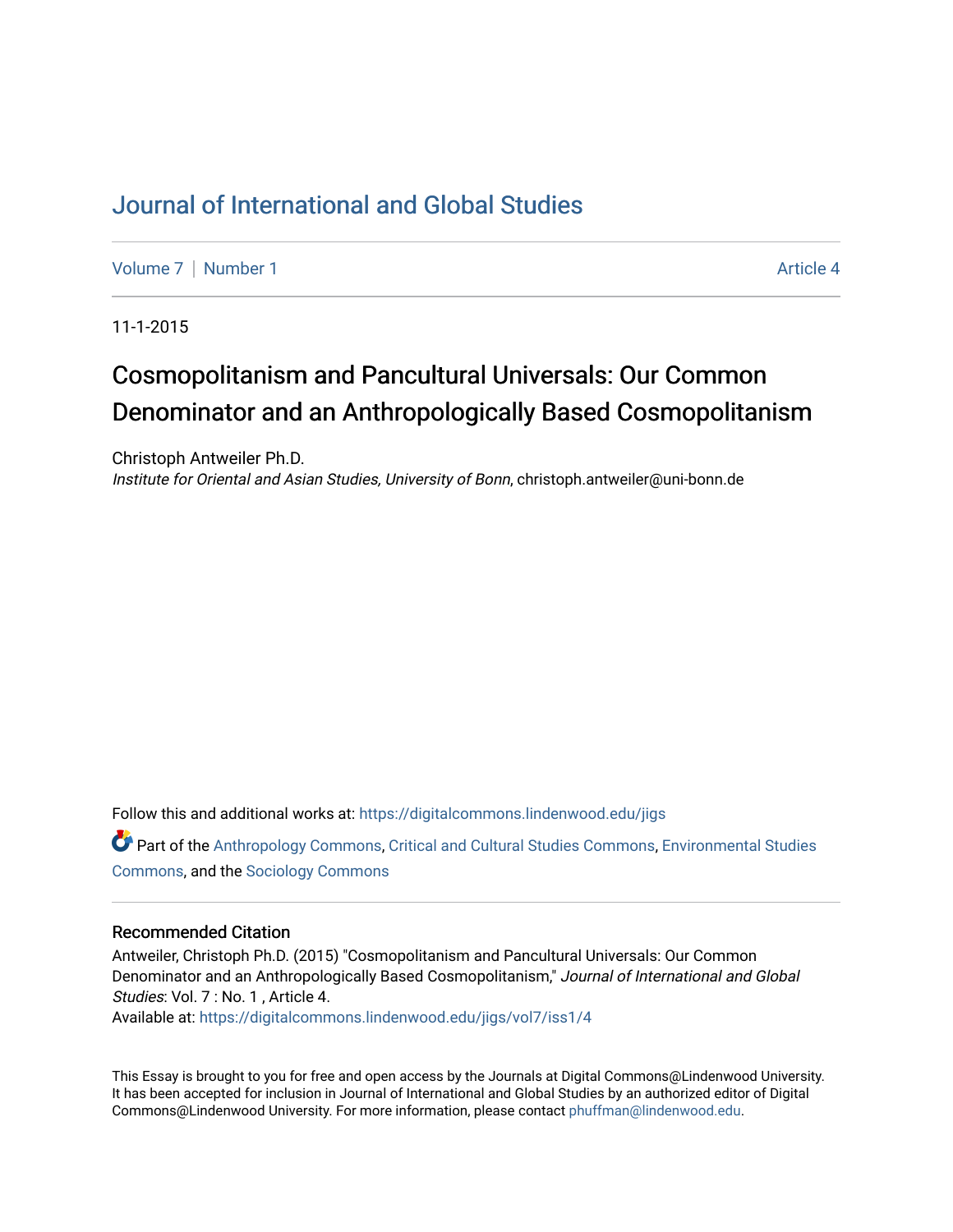# Cosmopolitanism and Pancultural Universals: Our Common Denominator and an Anthropologically Based Cosmopolitanism

Christoph Antweiler, D.Phil Institute for Oriental and Asian Studies, University of Bon[n](mailto:christoph.antweiler@uni-bonn.de) [christoph.antweiler@uni-bonn.de](mailto:christoph.antweiler@uni-bonn.de)

# **Abstract**

How can we conceive of global culture as an entity without playing unity and diversity off one another? The diversity of interconnected cultures on a bounded planet requires shared orientations. Thus, the conceptualization of a cosmopolitan humanism is an urgent project for humanity. Particularly, it is of urgent necessity that we determine what a version of cosmopolitan humanism looks like that does not rush to universalize the views and historical experiences of the European or American world? The need for unity is juxtaposed against the ubiquitous tendency to differentiate. All are alike, yet all are different, and above all, everyone wants to distinguish him or herself from an other. People are not content to define cultures predominantly in terms of their differences, nor do individuals map neatly onto a single "identity." A central question in the pursuit of a new and non-Western-centric humanism goes as follows: What do we owe strangers by virtue of our shared humanness (Appiah, 2006, p. xxi)? Any realistic cosmopolitanism must proceed from an understanding of humankind as one entity, without requiring us to re-design cultures to fit some sort of global template. Answers for an orientation that combines unity and diversity can be gained by deploying (1) shared biological characteristics of humans as well as (b) commonalities on the pan-cultural level. A revisit to the topic of human universals is needed.<sup>1</sup>

**Keywords:** *universals, cosmopolitanism, humanism*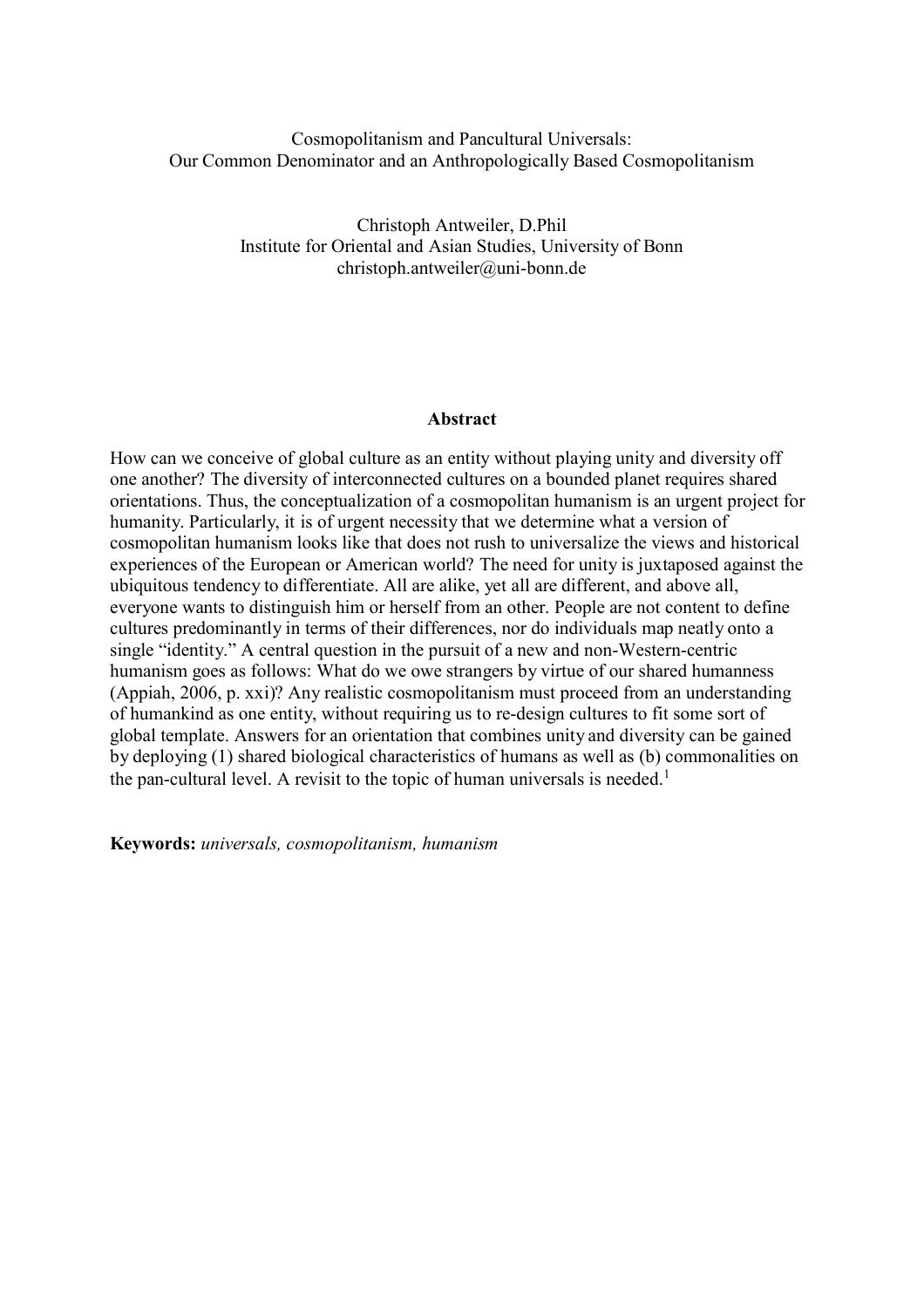In view of worldwide interaction between members of different cultures, there is an increasing demand for research that empirically inquires into what constitutes the unity of humankind. What is at stake is the development of some form of humanism that emphasizes cross-cultural unity and that which what cultures have in common while not neglecting the differences among individuals' identities that are indispensible for the formation of identity.

To this end, and the leading assumption underlying this essay, is the understanding that concepts of cultural diversity that imply some kind of universal quality will prove to be most suitable in this effort. The focus on universals is more fruitful than the usual focus on cultural difference and inter-culturality, both of which tend to posit cultural difference as an absolute given. Theories of universal qualities are at the same time more realistic than the denial of any cultural limits, currently *en vogue* in cultural studies. Figuratively speaking, the efforts undertaken in this essay and in the examination of universals in general amounts to an attempt to answer the question of how to visualize the world in its entirety, regarding it less as a globe (which would emphasize difference) and more as a planet.

Cosmopolitanism is a worldview that sees all humans as belonging to one community. More specifically, it is about the relation of individuals and localized cultures to humanity as a whole. The leading question is whether human beings can be conceived as world citizens (or even citizens of the larger universe, as the ancient Greeks understood the term). A cosmopolitan perspective on global citizenship is related to assumptions regarding what is fundamentally human about any person (Josephides  $& Hall, 2014$ ). Thus, cosmopolitan reflections often come with normative baggage. As a remedy against this ideological and often wishful slant of the cosmopolitan perspective, this paper proceeds from the maxim that any form of cosmopolitanism must consider the conditions of its own feasibility. Some scholars have mistakenly viewed cosmopolitanism as a Western-centric values project. However, in my view, cosmopolitanism should be based on empirical studies, with the tools and resources offered by cultural anthropology, in order to provide insights on commonalities in many or even all cultures. Scientific insights into pan-cultural phenomena cannot offer shared norms and values to be globalized; that is the duty of politics. Furthermore, by their very nature, values have a tendency to be imperialistic (Appiah, 2006, p. 24). By knowing the needs, orientations, and problems shared by many cultures, we can gain a realistic starting point from which to create a common orientation. Such knowledge could restrain us from latching on to the notion of any kind of cosmopolitanistic utopia or undertaking any utopian cosmopolitics. The use of empirical studies to examine cosmopolitanism may not lead to globally shared values, but it may help to negotiate *rules* for the interaction between entangled cultures on our small planet, rules that are based on empirical realities. Historically, during the Enlightenment, "Western universals" were invoked and then imposed on various cultures through power, pressure, and manipulation. Presently, many Western ideas and practices have been adopted, transformed, altered, and modified within many societies through "glocalization," as local regions adopt global culture. This process is sometimes viewed as "negotiated universals." These *negotiated universals* then may be differently legitimized within different cultures, thus integrating diversity (Antweiler, 2012, pp. 205- 207).

The argument of this article proceeds in six stages. In part 1, I characterize universals as common human properties on a collective level. The proposition is that universals, though they differ from the concept of "human nature," are useful for conceptualizing a realistic biocultural view of humanity. Part 2 elucidates the comparison between species and between cultures as being the central targets when researching universals. While synchronic comparisons and historical comparisons are important, it is also relevant to make comparisons between various species in order to arrive at an empirically based concept of humanity. This leads to the causes of universals set out in part 3. What is emphasized here is that our biotic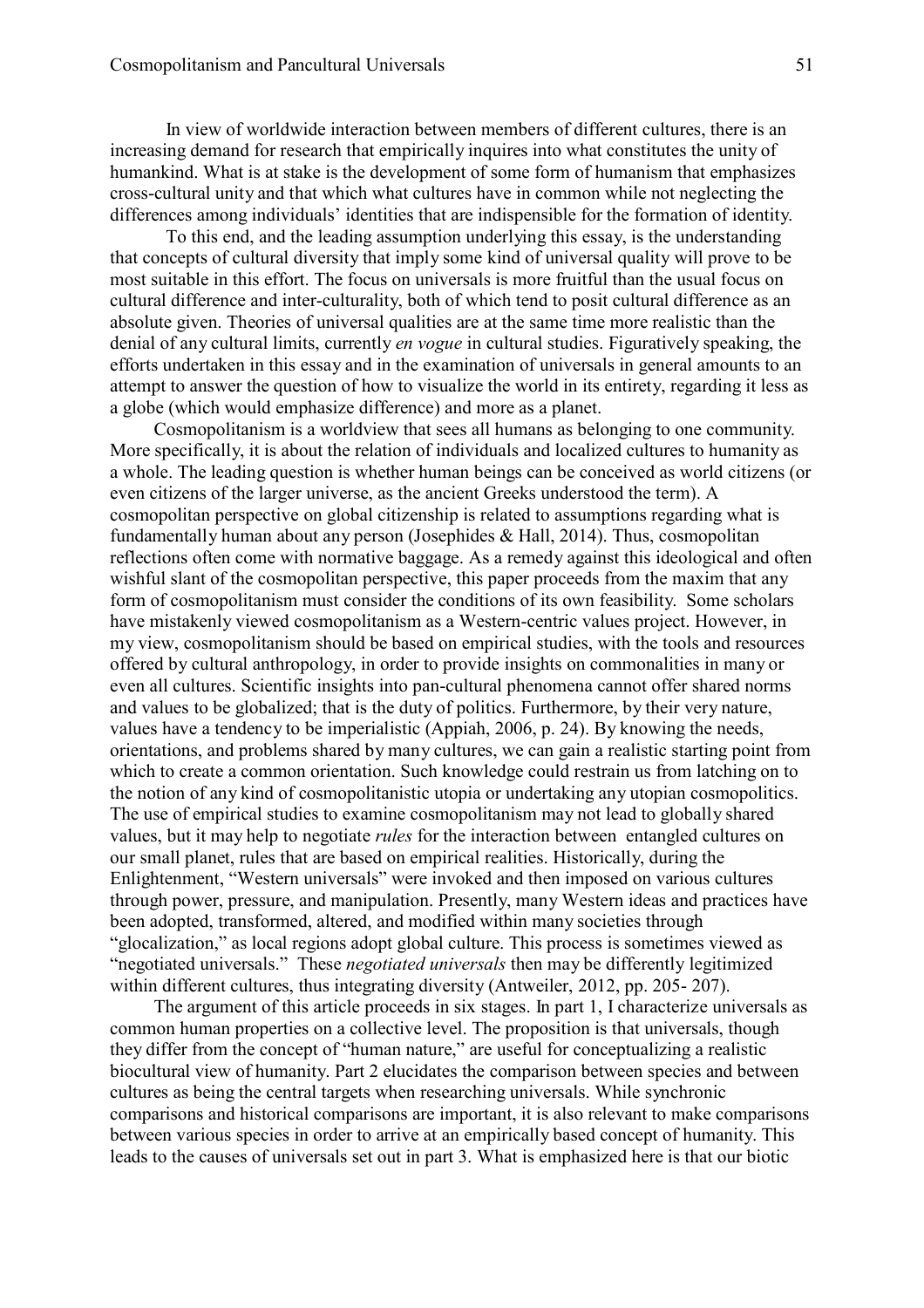equipment constitutes only one factor contributing to the establishment of universals. In part 4, it is argued that cultural theories should not be based entirely on the differences between (ethnic) cultures, national culture, or civilizations but should instead take into account both intra-cultural diversity and pan-cultural universals. This section also sets out some universals in world-views that might be useful for an inclusive humanism. In part 5, it is argued, in conclusion, that universals provide an empirical access to "humanness," that they are an alternative to both extreme cultural relativism and to the absolute given universals stipulated by some schools of thought.

# **Pancultural and emerging universals vs. 'Human Nature'**

Notions about universals (e.g., cultural universals, human universals) are generalities at the level of human collectives. Universals are elements or phenomena to be found regularly in all or almost all societies known to us (Brown, 1991; Brown, 2013; Antweiler, 2016, ch. 1). More specifically, these elements are patterns that we come across not only in the present day but in all cultures, independent of their time and place. By this definition, universals are understood as mere phenomena (without naming their causes). The reason for this, as is explained later, is that there are several possible causes that may result in the existence of universals. Well-known examples of universals that are more commonly postulated are the Oedipus-complex, the dominance of men in politics and in public life, and incest-avoidance norms.

- Anthropomorphic concepts
- Nepotism
- Specific gender-roles, -states, -ideals
- Wedding rites
- Categories or terminology to designate age-groups
- Contraceptive practices
- Magical concepts
- The linear concept of time as an arrow (besides other time-concepts)
- Ethnicity and ethnocentrism
- Practices of weather-forecasts
- The concept of romantic love
- Music, dances, performances
- Art as 'making special'
- Politeness by means of long introductions

Figure 1: Examples of universals (original Antweiler, 2015)

Universals can take on a variety of manifestations: in life in general, in behavior, and in thinking and feeling, as well as in social institutions and certain objects of material culture. Fig. 1 gives a few examples of universals in order to demonstrate their multifariousness with regard to their content and specificity. The examples chosen are only a small selection of universals either postulated or demonstrated. Various catalogues of universals have been published subsequent to the first list of 73 universals drawn up by George Peter Murdock in 1945 (see the comparison of such lists in Antweiler, 2016).

One usually differentiates various forms and types of universals that have been compiled with precise terms and taxonomies in linguistics (e.g. Holenstein, 1979) and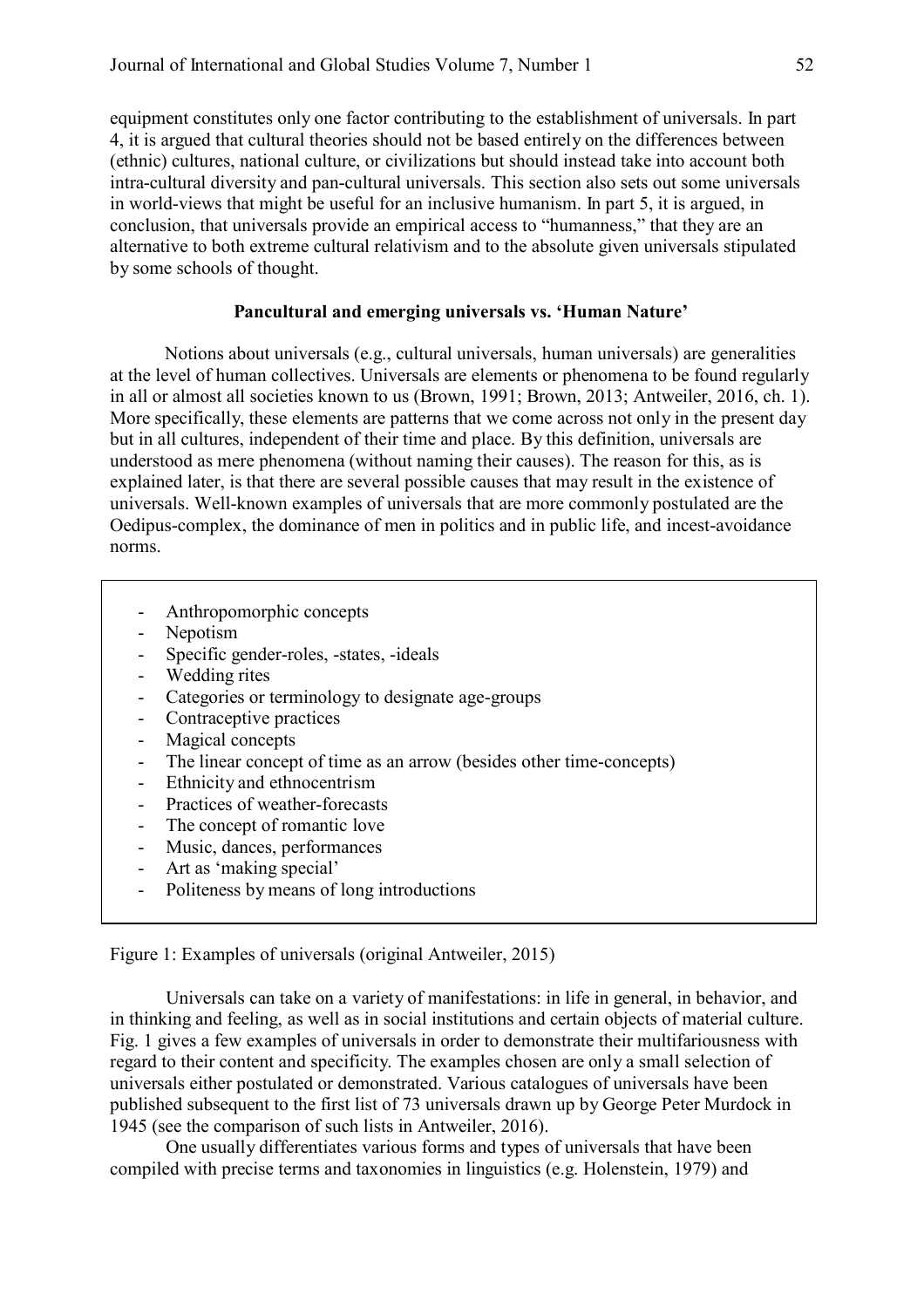comparative psychology (Norenzayan & Heine, 2005). Without dwelling on this point more extensively (see Antweiler, 2016, ch. 8), I briefly name the most important universals. One distinguishes absolute or *true universals* (i.e. features to be found in all known societies) from *near universals* (i.e. phenomena encountered in a great number of known societies but not in all of them). Another group also exists: the so-called *implicational universals*. These universals consist of a relationship between two characteristics in such a way that whenever one specific feature (which itself is not a universal) exists in a society, another related feature is also to be found (but not vice versa). A simple example of this type of universal is that all languages that have a plural form also have a dual form.

The universality or ubiquity that lends a phenomenon its status as a universal always applies to cultural units, e.g. societies, nations, or ethnicities, but not to individuals. Because universals manifest themselves throughout all cultures, though not necessarily in all individuals, such universals may also be designated "cultural universals." These are distinct from other forms that refer to general human characteristics, i.e. features that are to be found in all individuals across the species (i.e., in all of humankind). As an example of the difference between cultural universals and traits of the human species (*biotic universals*), we can say that every human being has the capacity to learn (any) language that they are exposed to as a young child but that every culture (society) has a *specific* language. Contrary to common opinion, universals are therefore not to be simply equated with human nature or the general attributes of Homo sapiens, although they are partially related with these.



Figure 2: synchronic and diachronic universals (modified after Antweiler 2012,:99)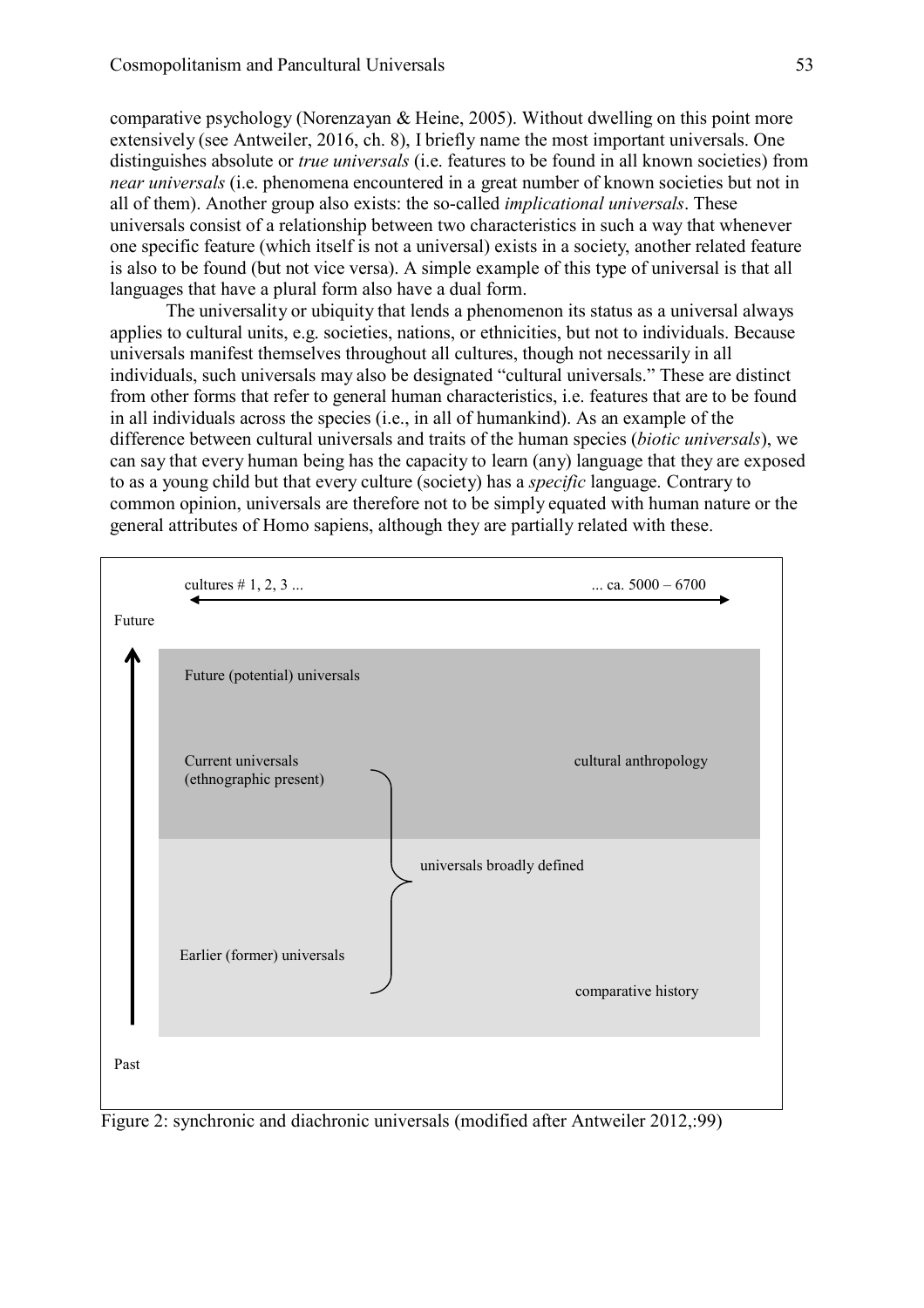Some authors define universals as phenomena that are not only found in all *contemporary* cultures but are a common feature of all known human societies (Fig. 2). Diachronic universals thereby exist in cultures across time and space. Our ethnographic knowledge of more recent cultures is rather incomplete. Our knowledge of prehistoric cultures is also fragmentary. Hence, it will be particularly difficult to define such timeless universals accurately. This, however, should not prevent us from investigating diachronic universals since our fragmentary empirical knowledge can be supplemented by other methods such as deduction or retro-diction. Accordingly, Brown defines human universals as transcultural as well as trans-historical: human universals comprise those "features of culture, society, language, behavior, and psyche that, so far as the record is clear, are found in all ethnographically *or historically recorded* human societies" (Brown, 2013, p. 410, italics mine). Complementing the search for today's commonalities is the search for historical continuities and historical universals in human practice. In light of the wave of global interconnectedness occurring today, Robbie Robertson has recommended an "inclusive reading of history" so that our universal endeavors may prove worthwhile (Robertson, 2003).

Cultural universals consist of specific features of certain human collectives but are not equivalent to the sum total of the features of those collectives. Thus, to claim that societies are similar with regard to feature A does *not* preclude the possibility that those societies differ greatly with respect to features B and  $C$  – or even all other features. Examples showing that a search for universals does not rule out diversity can be found in recent cross-culturally comparative work e.g. on the socialization of crucial norms (Quinn, 2005) or on conceptions of friendship (Hruschka, 2010). Some recent works in historical anthropology (Wulf, 2013) and political philosophy (Jullien, 2014) follow a similar line. The determination of a universal, therefore, does not diminish the uniqueness of certain objects, persons, or societies. It simply means that the examined object is not unique in every respect.

Since traits of the human species are also called "universals" in the research literature (e.g. Kappeler & Silk, 2006), it is important to emphasize that cultural universals have a status that is different from the characters defining various species of animals. With animals, the universalizing designation of a species comes very close to the findings one would expect from an *ethogram* (an inventory of all typical behaviors) of any population of that species. This means that one could investigate different populations of a given species, with due consideration of environmental parameters, and from that investigation, one would derive generalizing universals about the entire kind. However, this approach is less effective with more complex species. Indeed, even in the case of some primates, this ethnogramic approach is only possible within limits, as the differences in behavior among various populations of free-living chimpanzees and orangutans, for example, have shown (van Schaik et al., 2003; van Schaik, forthcoming 2016). With human populations, such generalizations are even less possible. Therefore, the research on universals can count as a specific, empirical contribution to resolving the problem of determining what it is that constitutes our human nature, a human nature that would include our inherited disposition toward, capacity for, and need for culture.

The definition of universals as existing across all human societies does not imply that such characteristics do not also exist among populations of other primates. This needs to be emphasized since the understanding of some authors of the nature of universals is that these universals are characteristics exhibited by all human beings but are not to be found among animals; in fact, when features are exhibited only in one species, such features should be deemed not universals but rather "species-specific features." For example, one of the few features that differentiate humans from other animals, including all other primates, is that of "secret copulation." In human populations, it is not only ovulation that is covert, but so is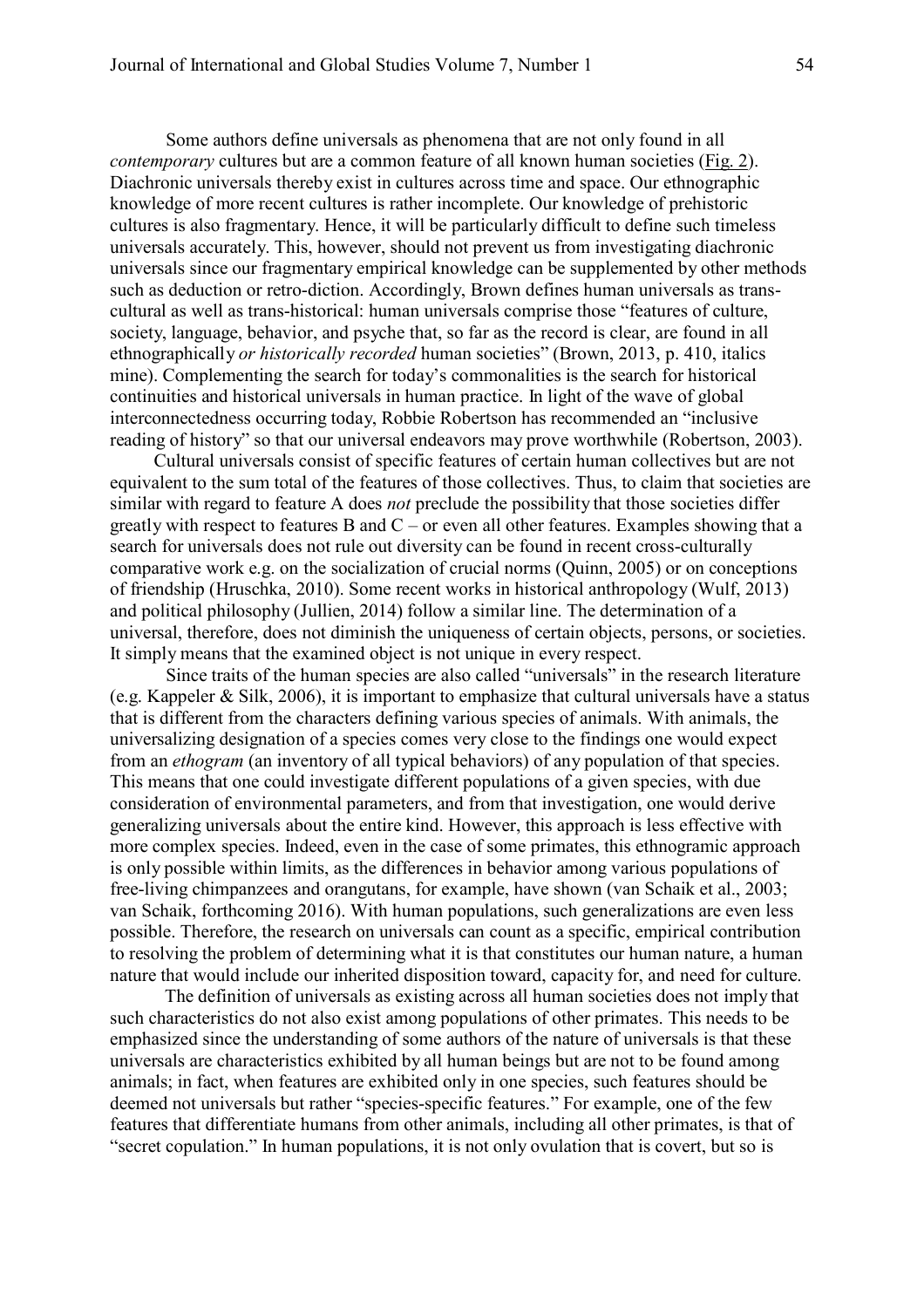sexual intercourse; in all human cultures, intercourse does usually not take place *coram publico* but in private (Ehrlich, 2002, p. 187f.)

Specific types of universals espoused by Talcott Parsons are constituted by universals of development or so-called *evolutionary universals*. They are of particular relevance within the framework of a globalized process of development. In the early 1960s, sociologist Parsons formulated universals or functional requisites of macro-societal development. With his concept of *evolutionary universals*, he defines certain inventions of civilizations—including writing, market economies, bureaucratic organization, common law, and democracy, as well as increasing social mobility—as the specific achievements of complex societies. In particular, six evolutionary universals are held to be of great relevance by Parsons: social stratification, cultural legitimization (e.g., social ideals and social identity), administrative bureaucracy, monetary systems, generalized and universally applicable norms, and democratic forms of association (Parsons, 1964; Sanderson, 2007).

Evolutionary universals emerging in large-scale social systems are currently reflected anew from an approach unrelated to macro-sociology or universal history. Evolutionary psychologists and ecologists are dealing with the implications of what in a macro-historical perspective can be regarded as the unusual size of modern human societies. Societies that are larger and more complex than those that were typical of the Holocene, $<sup>2</sup>$  with its small groups</sup> comprising up to about 150 individuals, are designated as *ultra-social* (Dunbar, 1993; Campbell, 1983: 12f). Modern human societies, be they ethnic groups or states, are both demographically and spatially considerably larger than anything known to us from other primates. Modern societies represent highly complex forms of society or are parts of these. In addition, most groups of humans dispose of a considerable amount of material objects. Frequently, these objects are artifacts of a trans-generational durability. On top of this, the modern era has brought with it intensive, trans-generational and irreversible changes in our physical environment. Almost everywhere on earth, people live in anthropogenic shaped landscapes and thereby in environments that are predominantly formed by human activity (*Anthropocene*; for cases see Hornidge & Antweiler 2012).

For the larger part of history *Homo sapiens* lived in small groups. This fact is a major theme in evolutionary psychology, where, as distinct from sociobiology, in which it is not so much that the common ground existing between humankind and animals is of interest but that instead, the special characteristics of human beings are emphasized. Evolutionary psychologists are focussed on how the human psyche has been shaped by ancestral environments. The effect on humans of their evolutionary history and environment has farreaching consequences for the understanding of universals. Not only were early human groups small, but they also used comparatively few artifacts, and they effected few lasting changes on their physical environments. A special feature of early human society, which makes up the larger part of human history, is that there were very few material and noncorporeal media of information. Particularly, writing or the construction of monuments as trans-generational transmitters of social memory were not yet in existence.

The phenomenon of ultra-sociality can lead to the formation of universals in largescale agricultural societies because the sheer size and complexity of such societies led to specific needs and requirements. In order to be able to function, complex societies needed complex institutions that transcend the organizational level of kinship relations (Richerson  $\&$ Boyd, 2001, pp. 201-203). Socioeconomically complex societies of large extension and demographic density require the division of labor as well as subsystems, such as a bureaucracy. Such societies have to adapt to the problems both of their own complexity and that of their environment, which includes complex neighboring societies. Therefore, it is to be expected that groups of people, no matter their specific cultures, are bound, as Parsons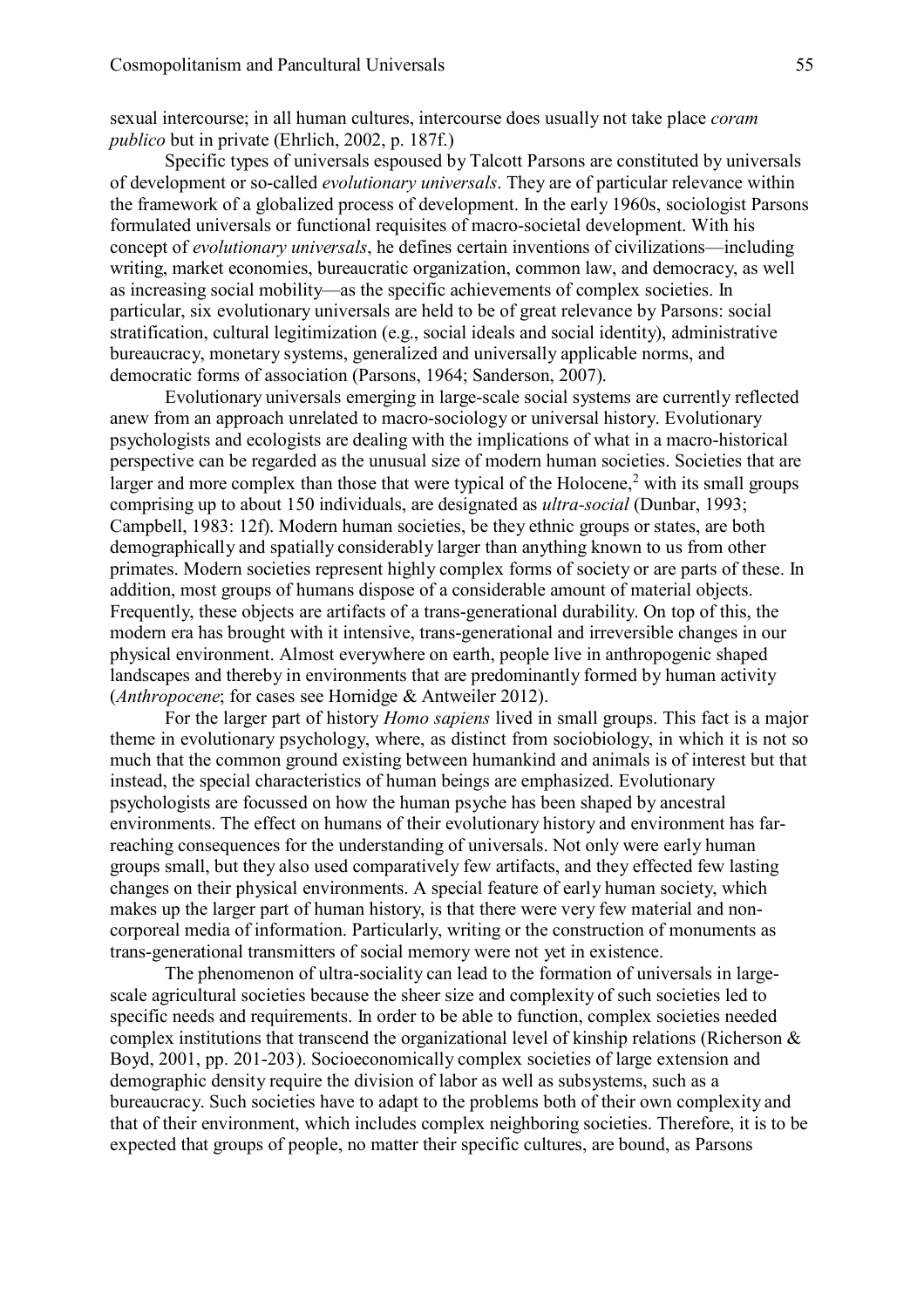postulated, to exhibit similarities to a certain degree, depending not only upon the groups' extension, size, and density of population but also upon their complexity (1964).

In this context, one can postulate the existence of a specific type of universals that can be qualified as *implicational universals*, which are those that are closely linked with the conditions of ultra-sociality and which are capable of widening the perspective of the small "tribal" group to that of larger, more complex human societies. This would lead, specifically, to a deeper understanding of universals that are the result of long-term social development. I would like to elucidate this by means of a speculation on a typical theme of classical sociology and anthropology, i.e., the nexus of kinship, altruism, and sexuality. In ultra-social communities, the following scenario would be conceivable: altruism vis-à-vis relatives (friends) as a bio-evolutionary universal may be stabilized by the cultural norm of kin solidarity and thus functions as a – universal – bonding agent of culturally *variable* social structures. The functional discharge and the elimination of kinship relations in the functional subsystems that are being formed is an *evolutionary universal* on its way towards becoming a *modern* and complex type of society. In the same process, the gratification of universal sexual desires is freed from social constraints and expresses itself with less inhibition (Hejl & Antweiler, 2004, p. 11). Through this speculation, it can be demonstrated that (1) universals generally evolve in a systemic context and are thereby useful for the understanding of cultures as social systems, that (2) biotic universals are capable of interacting with non-biotic ones, and that (3) universals are not only of a static nature (such as "anthropological constants" in philosophy) but may also emerge and disappear in history.

The search for universals may be called a search for the "human family." Metaphors of the human family are often normatively laden, such as in the famous exhibition *Family of Man*, which Edward Steichen compiled in his capacity as curator of the Museum of Modern Art in New York (Steichen, 1955). This exhibit was based on wishful thinking or sentimentality, a hidden political agenda or crypto-religious ideas (Antweiler, 2012, pp. 65-68 for a compilation of the critique). What is easily forgotten is that the idea of humanity as a family, despite being problematic, possesses a serious weakness. The metaphor of the family, necessarily, cannot (and indeed must not) be understood in a Christian, Jewish or patriarchal sense, nor should it be understood as consolatory or sentimental. The metaphor can also be read in a historical or phylogenetic sense. The membership of each individual to the genres of humankind is particularly emphasized by the concept of "family," with its connotation of kinship, connectedness, and unity. We are human beings because we are descended from human beings. In that way, one could define humanity in terms of its genealogical interrelatedness, and one could conceive of humanity as an *extensional* concept, which would admit diversity (Böhme, 1999, p. 26).

#### **Methods of an empirical search for universals: comparison between species and cultures**

The most relevant method of empirically documenting universals includes conducting multiple and diverse forms of comparison of different species, along with inter-cultural comparison (Fig. 3) within species. A few other methods that have been of relevance for the research of universals should be at least mentioned, and they include use of theories, case histories, and archaeological methods. First, theories are important because universals are sometimes deductively postulated. Second, case studies can be most instructive. They permit the refutation of implicitly assumed universals or supposedly impossible phenomena (as reflected in statements such as "in no culture are there any…") by supplying evidence of extreme varieties of human culture that contradict such generalizations. In this respect, curious or odd phenomena prove their worth. The verification of *one single* well-documented case of a marriage between women (*gynaegamy*), for example, is sufficient to upset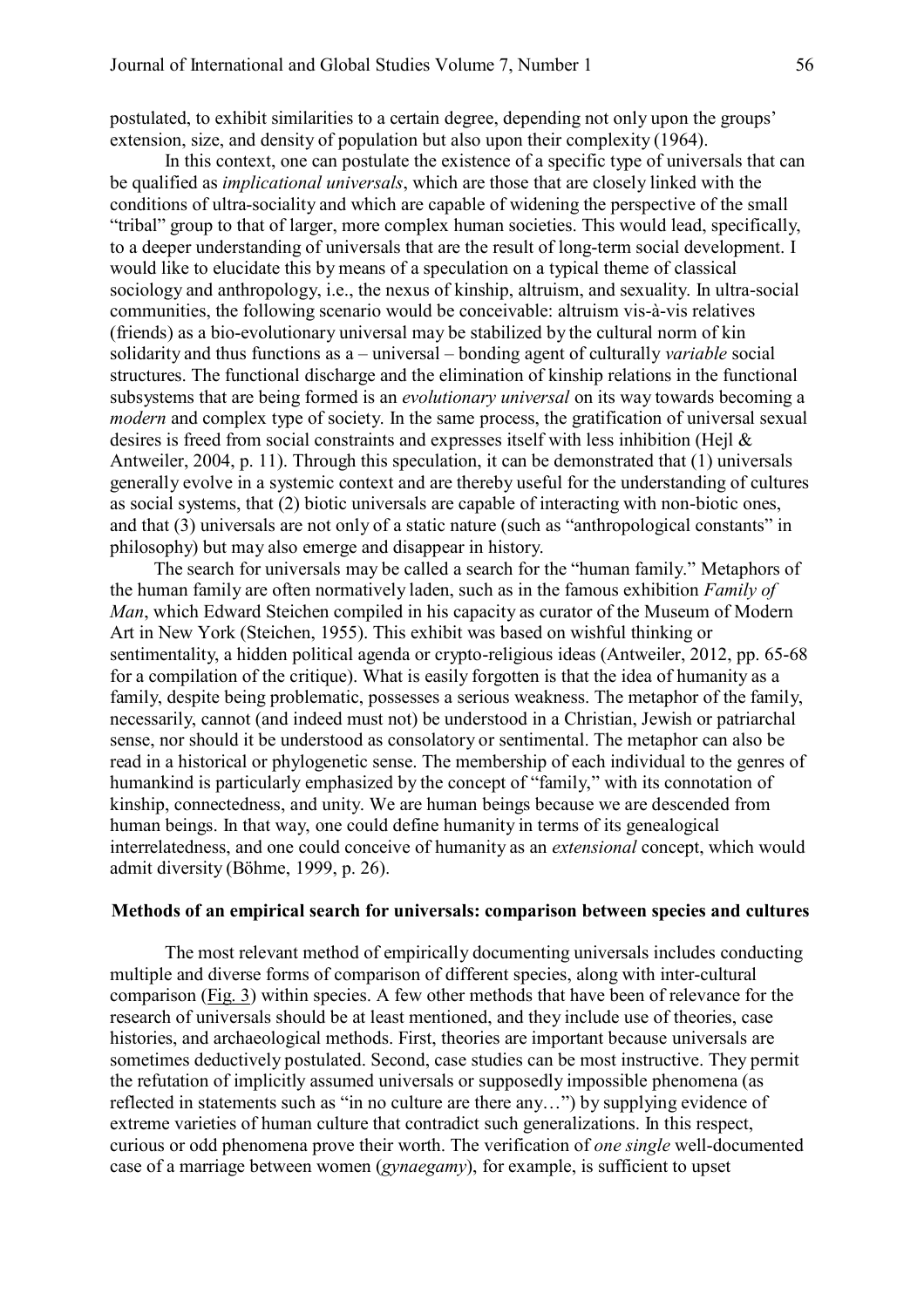Eurocentric notions of supposedly fully universal marital or family relations. A further example would be the proof of the existence of a society in which women dominate the *public*  political sphere *regularly*. Archaeological methods become relevant when they are capable of demonstrating the historical emergence of similar cultural features or patterns, independently of each other. Thus there are to be found correspondences in the complex societies of the Old and the New Worlds, especially with regard to their institutions. In a kind of historical experiment, similar but independent structures can be shown to emerge from the same Palaeolithic heritage.

One method, (not used by Brown), to do research into universals is to compare humans and the higher primates. This poses the problem of what qualities all primates actually have in common (*ape universals*). As such, some primatologists consider the comparison across the entire range of apes to be of prime importance in order to be able to understand the differences between, for example, chimpanzees and bonobos as well as the similarities of both compared to other apes (Strier, 2001, p. 72; cf. Byrne, 2001, p. 170). Such inter-species comparisons not only permit the establishment of homologies<sup>3</sup> or phyletic<sup>4</sup> connections but also the observation of additional analogies<sup>5</sup> or convergences that are due to similar environments or similar functional contexts. Therefore, contrary to common opinion, comparisons between closely related species such as humans and non-human primates are limited in generalizing about universals.



Figure 3: Synchronic and diachronic cultural comparison related universals (modified from Antweiler, 2009)

In the social sciences, the fundamental method for supplying the empirical proof of the existence of universals is the systematic use of worldwide, cross-cultural comparisons. The synchronic comparisons of cultural anthropology can be supplemented with diachronic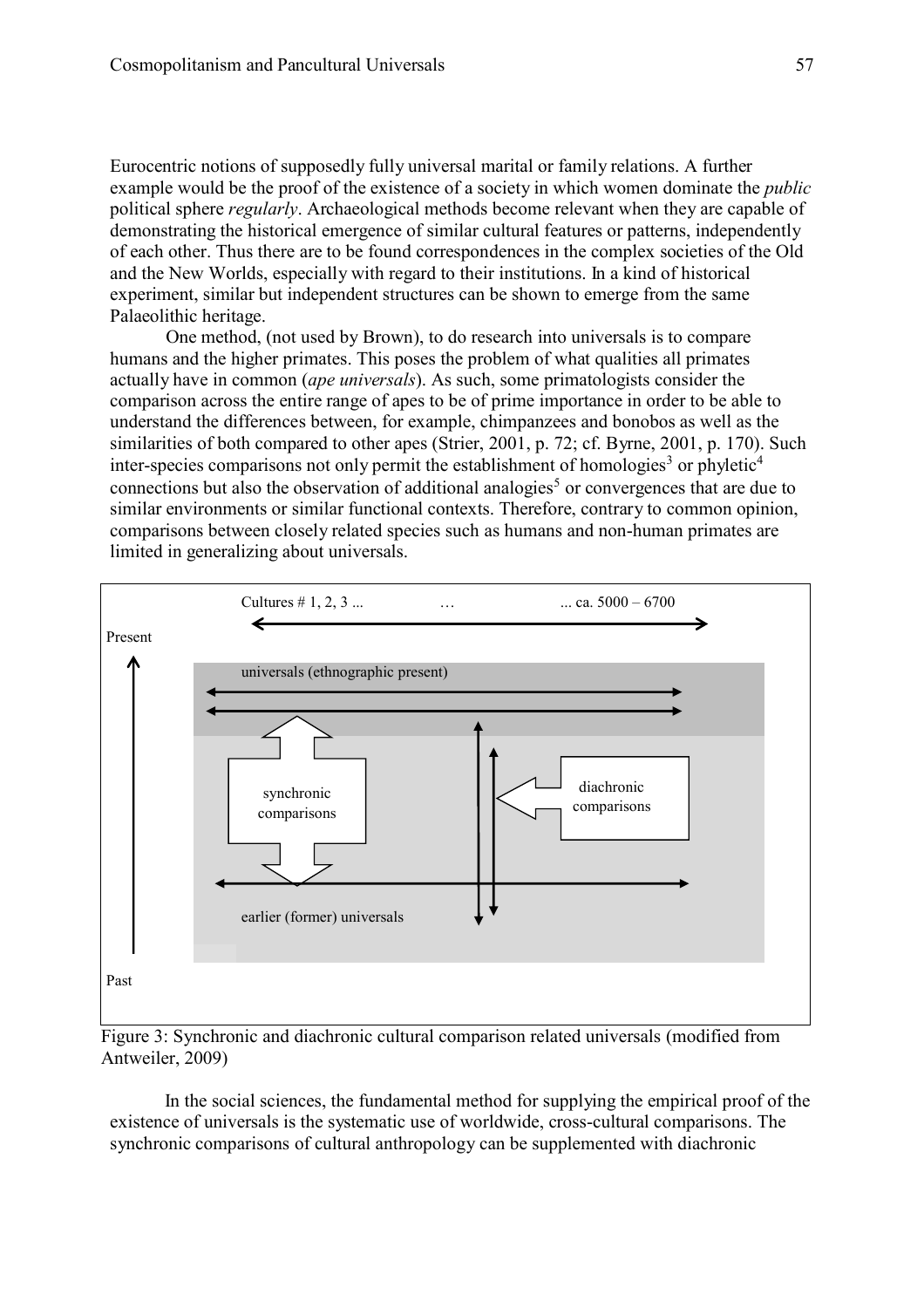comparisons such as those supplied by historical research (Fig. 3) – something that has not developed until recently. In comparative cultural research, a particular phenomenon is observed across the range of numerous, or at least several, cultural units. Comparative inquiries in the fields of cultural anthropology, sociology and political science can conduct comparison on various levels including within one culture (i.e., intra-cultural comparison), between various specific cultural units, such as ethnicities, societies, and nations (i.e., intercultural comparison), and between a larger number of societies, right up to world-wide samples (i.e., systematic intercultural or holo-cultural comparison). Instead of dwelling more extensively on the methodological problems one is confronted with in such empirical comparisons of cultures (cf. Antweiler, 2016, pp. 206-233), I would like to highlight two different general views of typological cultural comparison (Holenstein, 1985, p. 139): The first view is that cultures are distinguished by means of features that they uniquely possess, i.e. by distinctive features, or certain conditions, or even by their exclusive features. In this view, cultures can be discontinuous with regard to each other. The second view is that cultures are distinguished by means of the relative importance of features that are also to be found elsewhere; thus, in this view, differences are gradual and at times, some invariant factors can be demonstrated.

These two views have a strong influence on how cultural similarities or differences are conceptualized, with the first view being the one that currently represents the mainstream understanding in cultural and social studies. The second view is of a more optimistic bent, though it might be caused by wishful thinking. In spite of this possibility, I hold the second mode of comparison to be more adequate in theoretical terms and more realistically likely in empirical terms.

# **The Causes of Universals: our biology … and much more!**

When a phenomenon occurs in all or nearly all cultures, it is initially quite obvious to consider attributing its existence to natural factors. This tendency is illustrated by the use of terms such as "human nature" or "the human psyche." In this context, one might ascribe related causes to the structure and function of the human organism and assume the ultimate cause to be rooted in the evolution of humankind. "The mental uniformity of humankind," for instance, can be held responsible for some or even a large number of universals, as Stephen Pinker argues: "To see these deep parallels in the languages of French and the Germans, the Arabs and the Israelis, the East and the West, people living in the age of the Internet and people from the Stone Age, is to catch a glimpse of the psychic unity of humankind" (Pinker, 1999, p. 239).

The ubiquity of a trait or phenomenon, however, cannot automatically – as Pinker implies – be ascribed to a biotic basis because in addition to biotic or evolutionary factors, there are other possible causes of universals (Fig. 4). Global cultural phenomena can be caused by the process of world-wide diffusion. Such diffusion occurred long before the advent of globalization in our modern sense. Universals can also be due to historically early forms of diffusion that were the result of the spread of *Homo sapiens* across the globe (the socalled process of "archoses"). Finally, universal types of behavior or of mental tendencies can originate from the fact that human beings, as culturally dependent organisms, are confronted, wherever they go, with similar circumstances and problems of ordering their lives. This results in universal patterns among human communities without there being any specifically *genetic disposition* for those patterns. The same applies to social universals that are a response to universal functional requirements of societal organization (i.e., Parsons' *evolutionary universals*).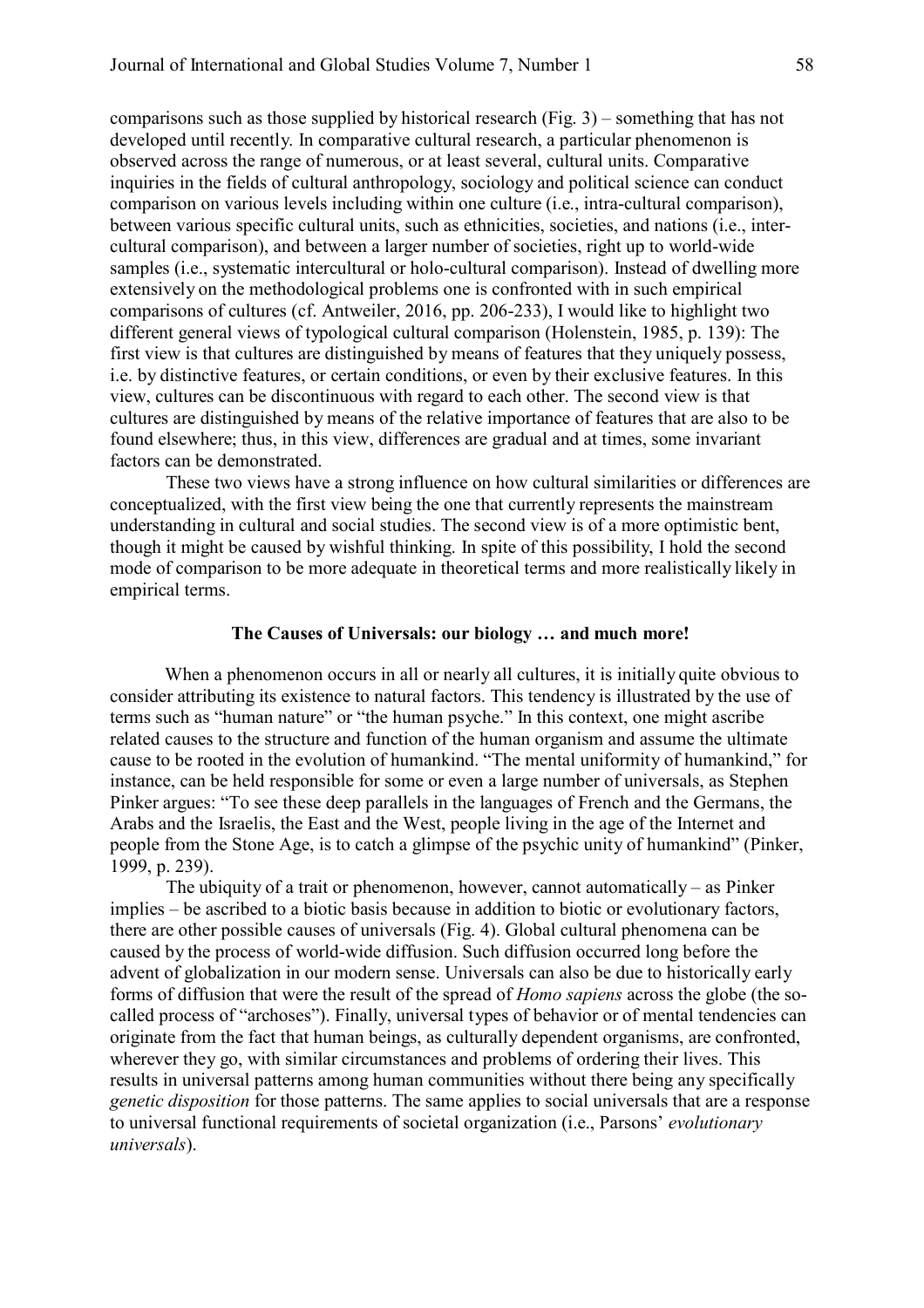- 1. Evolutionarily grown psychic or behavioral inclinations (e.g. nepotism)
- 2. Worldwide diffusion (e.g. use of fire for cooking)
- 3. Independent invention and cultural convergence because of functionality (e.g. general moneys)
- 4. Organic effects of activity (e.g. trance in shamanistic seances; a near universal)
- 5. Physics (e.g. heavy heads of arrows, left/right directionality in traffic rules)
- 6. Necessary combinatorial effects (e.g. cliques in social networks)

Figure 4: Six possible causes of cultural universals (with examples)

Considering the essentially bio-cultural nature of humans, any study of universals is generally faced with the theoretical as well as methodological problem of conflating culture and biology. The capacity for culture in the form of non-genetic transmission represents a biotic given that is necessary for human survival. Hence, there can be no empirical version of humankind that would be "natural" in the sense of being entirely devoid of culture. The still prevailing dichotomy of nature and nurture – whether it takes the form of an opposition, a complement or an interaction – has proved to be one of the most serious obstacles in the research on universals. Culture and nature as decisive factors must be seen separate from the topic of similarities and differences. On principle, genes can be held responsible for similarities as well as differences, just as much as culture can lead to similarities as well as differences.

The strict dichotomy between a biotic substratum and a cultural "veneer," in the process of attributing universals to a non-variable biotic stratum and the more specific features to a variable cultural layer is erroneous. Universals do not necessarily have to be conditioned by genetics. The causes may be multiple and interwoven

# **Towards a realistic theory of culture: culture is more than difference**

Reflecting upon and investigating universals may make a contribution to a realistic concept of culture. In my view, the current theoretical debate regarding what constitutes culture is dominated by somewhat extreme positions. On the one hand, cultural differences are over-emphasized in a radically relativist manner. The current obsession with alterity is opposed by an equally unhelpful tendency to obfuscate the borderlines between cultures. Both approaches are found in concepts of *hybrid* cultures. This is not the place to discuss the concept of culture at any great length, however. Instead, I shall give a brief sketch of my ideas on culture as far as they are relevant within the topic of universals. For the sake of tying the modern non-essentialist notion of culture to the theme of universals, of particular relevance are the insights provided by linguists' research on universals, as developed, for example, by Elmar Holenstein in the context of cultural theory (Holenstein, 1985, 1998).

The currently dominant position among cultural anthropologists and some other cultural studies – despite the differences between various approaches – is based on the idea that cultures are not sharply delineated and not static and are neither homogenous nor internally coherent. I share this critique that cultures are neither static nor monolithic, but I also believe that in current cultural theory, the baby is often tossed out with the bathwater. Cultures are definitely not "containers," but on the other hand, they do not just amount to mere clusters of elements, nor are they entities with totally open and unlimited contours. As the research on ethnicity in inter-ethnic exchanges has shown, individual cultures are usually kept strictly separate from the shared internal perspective (*emic*) of their members. From the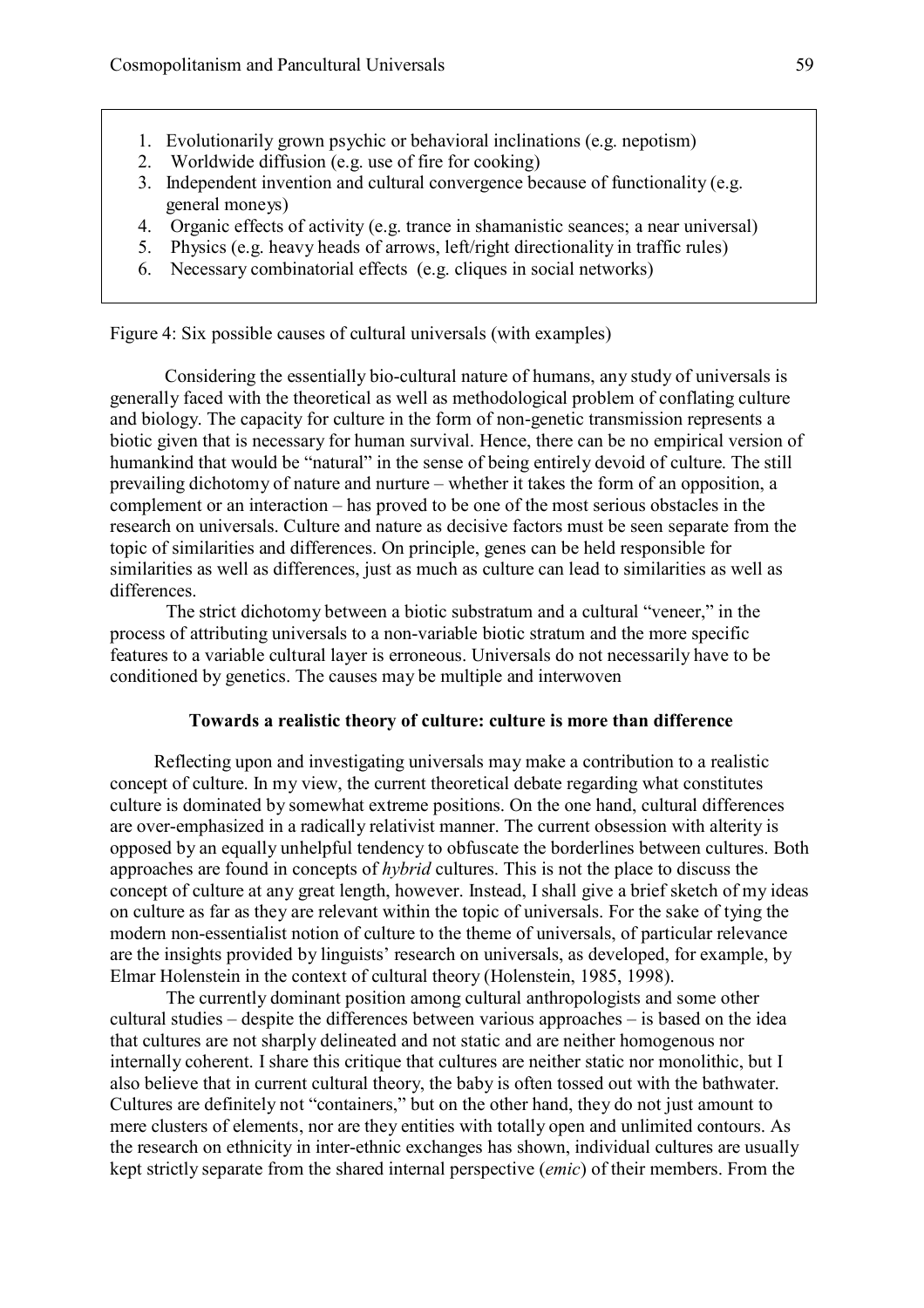external perspective of research (*etic*), however, and from outside the confines of cognitive – emotional and identity factors, cultures are only rather imperfectly separated from one another. In today's view, cultures are not like Herder's incommensurable "spheres" (Wiredu, 1995).

Cultures are internally diverse (intra-cultural diversity). Except for positive law, there is hardly anything that one would find (a) only in one culture, (b) in all its members, and (c) in no member of another culture. Cultures are not differentiated in such a way that culture A has a number of features that are totally absent in culture B, with culture B being similarly marked by an exclusive bundle of features. Rather, properties belonging to culture A are also to be found (at least marginally) in (almost all) other cultures. Cultures, therefore, are not differentiated on the basis of specific qualities or bundles of features that are their exclusive property. Cultures differ instead via the status or degree of relevance given to certain features in particular. Thus, it is the relative importance or hierarchical position of largely shared qualities that causes cultures to differ. An insight like this is directly relevant for the understanding of universals in general and important in methodological terms for the various ways of conducting cultural comparison in particular: "...The assumption of discontinuous, mutually exclusive types of culture has to be corrected by the insight into continually merging types" (Holenstein, 1985, p. 104). Two cultures are "less different" by the presence or absence of certain features than they are as a result of the differing weights given to almost universally appearing features (Holenstein, 1985: 137-139).

The variations within one and the same culture (e.g. in terms of age, occupation, social class, region, or epoch, referred to as "intercultural diversity") are nearly as pronounced as the ones between cultures, often even more so. Subcultures and non-conformity within cultures are something normal; in addition, there are usually considerable inter-individual differences, even if only on account of persons belonging to different age-groups. Holenstein goes so far as to maintain that the differences within and between societies are identical with regard to kind, degree, function, and consequence. The intra-cultural diversity within a culture is analogous to the intercultural variability of humankind (Holenstein, 1985, p. 159). What this amounts to is the abolition of the difference between intra- and intercultural difference, which in my view is going a bit too far. However, it is worth considering that it is easier to generalize about the human species, (i.e. to make statements that hold true for all human beings and no other creatures) than it is to make general statements about some culture as a specific population, (i.e. to make statements that apply to all the members of a culture, only to that culture, and to members of no other culture (Holenstein, 1998, p. 326).

However, cultures are not – as mentioned above – just a "cluster" of elements that are impervious to external influences. That is my objection to earlier versions of the concept of trans-culturality as represented by Welsch (for a revised version, cf. Welsch, 2012). Even though there are cultural manifestations that go right across the existing old container-type models of culture, such as patterns of consumerism and occupational forms of behavior, this does not cause cultures to be dissolved as units. People within different cultures maintain relations with their surroundings and are dynamic, and yet in a limited fashion, these cultures are integrated. Cultures are systematic organizations, but they are not uniform. Individual subsystems are capable of acquiring a certain but limited degree of autonomy, like specialized modules.

Universals are not capable of being understood without taking cultural diversity seriously, just as cultural difference cannot be properly understood without an appreciation of similarities (even so far as to postulate universals). This may be illustrated by drawing on an example. In a study by López et al. (1997), the knowledge of mammals and their categorization was made the object of a study comparing the Itza-Maya from Pètus (Guatemala) and students from Michigan. On the one hand, there were some striking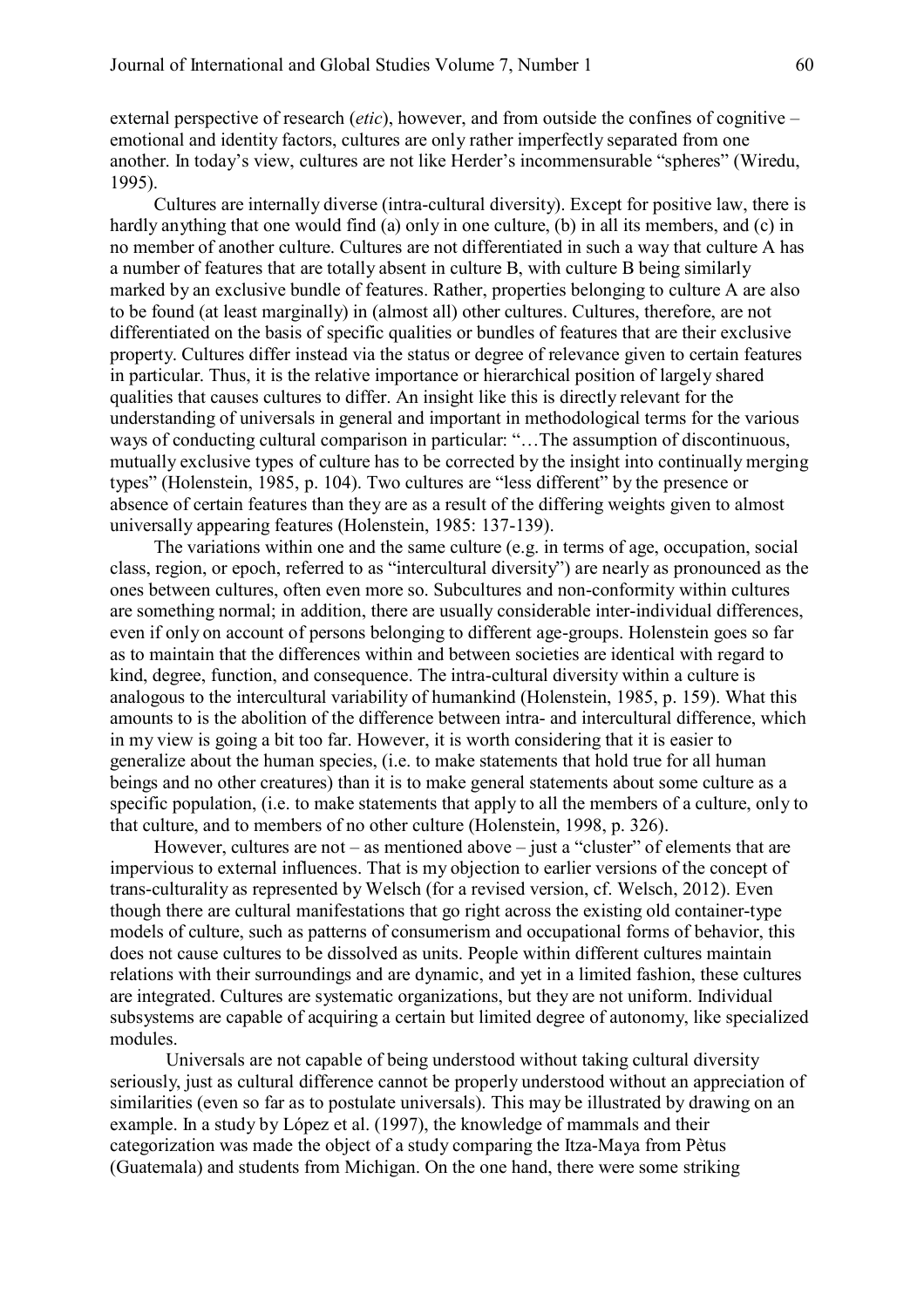similarities concerning the classification of mammals by both groups, which, came very close to demonstrating Carl von Linnaeus' taxonomies. The inductive method used in order to justify their choice was similar; thus, both groups used taxonomic assumptions. However, there were significant differences with regard to the reasons given for the groups' respective categorizations. The Maya often relied on their ecological knowledge, while the American students were mostly advancing taxonomic arguments. Are, therefore, such divergences simply to be attributed to cultural difference, while the similarities point to the existence of universals? This is clearly not the case because other studies have shown that causal logic is dependent upon experience. Thus, the differences demonstrated between the two groups may well be less culturally specific than purpose- and problem-specific. The taxonomies produced by experts from different cultures resemble each much more closely than do those generated by lay-people even though lay people also follow cultural models (Medin et al., 2002). This in turn raises the question whether the similarities between group classifications might themselves be regarded as universals.

#### **Cosmopolitan humanism and universals**

I would like to briefly elucidate some universals that may be made relevant for a cosmopolitan humanism. I propose to do this by drawing on the example of worldviews and the ideas of humanity underlying them. We have little systematic knowledge of ubiquitous universalistic concepts of humanity within the great traditions of thinking. Much less do we know about shared attributes among the thousands of cultures, societies, or ethnicities, especially when it comes to common norms, values, or ideals. That is exactly the aim of this essay. Worldviews (i.e. concepts of how the world is structured and works) show several trans-cultural similarities. Thus, the cosmology of a uniform world and the cosmology based on this are fairly widespread. What unites all these world concepts is their shared claim of explaining how the world is ordered. Myths from all over the world that supply theories of how the world came into existence and how it developed have a lot in common, even down to the details.

In almost all societies, the following fundamental differences between human beings and animals are made either explicitly or implicitly. Firstly, it is assumed that only humans make fire not only to warm themselves but also for cooking; secondly, it is presumed that humans only have sexual congress with other humans, and thirdly, it is observed that humans alter their bodies by means of painting, mutilation, or clothing (Leach, 1982, p. 118). The tendency to anthropomorphize and reify nature seems to be another universal (Kennedy, 1992). The same might apply to the dichotomization of nature and culture (Dissanayake, 1992, p. 72, Scharfstein, 2009). This has, however, not yet been verified empirically. As such, some cultural anthropologists have strong doubts about whether the distinction of nature (as a reality that exists independently from culture) is actually universal. Their argument is that "nature" itself is a culture-specific category that denies its own cultural conditioning.

What universal ideas are held concerning the meso- and macro-worlds? On the basis of comparative cultural research and deductive arguments, Michael Kearney has developed a general model of worldviews (Kearney, 1984). Kearney's generalizing "worldview universals" (Kearney, 1984, pp. 65-107; 1996, p. 138) in many respects correspond to an early model of universals developed by Robert Redfield (Redfield, 1953). According to both models, the most fundamental and universal differentiation is the one between Self and Other. Kearney emphasizes the logical connections that exist within this dichotomy. Accordingly, all other dualistic differentiations are largely derived from this basic one. The concepts of time and space are more closely dependent on the concept of causality than they are on each other.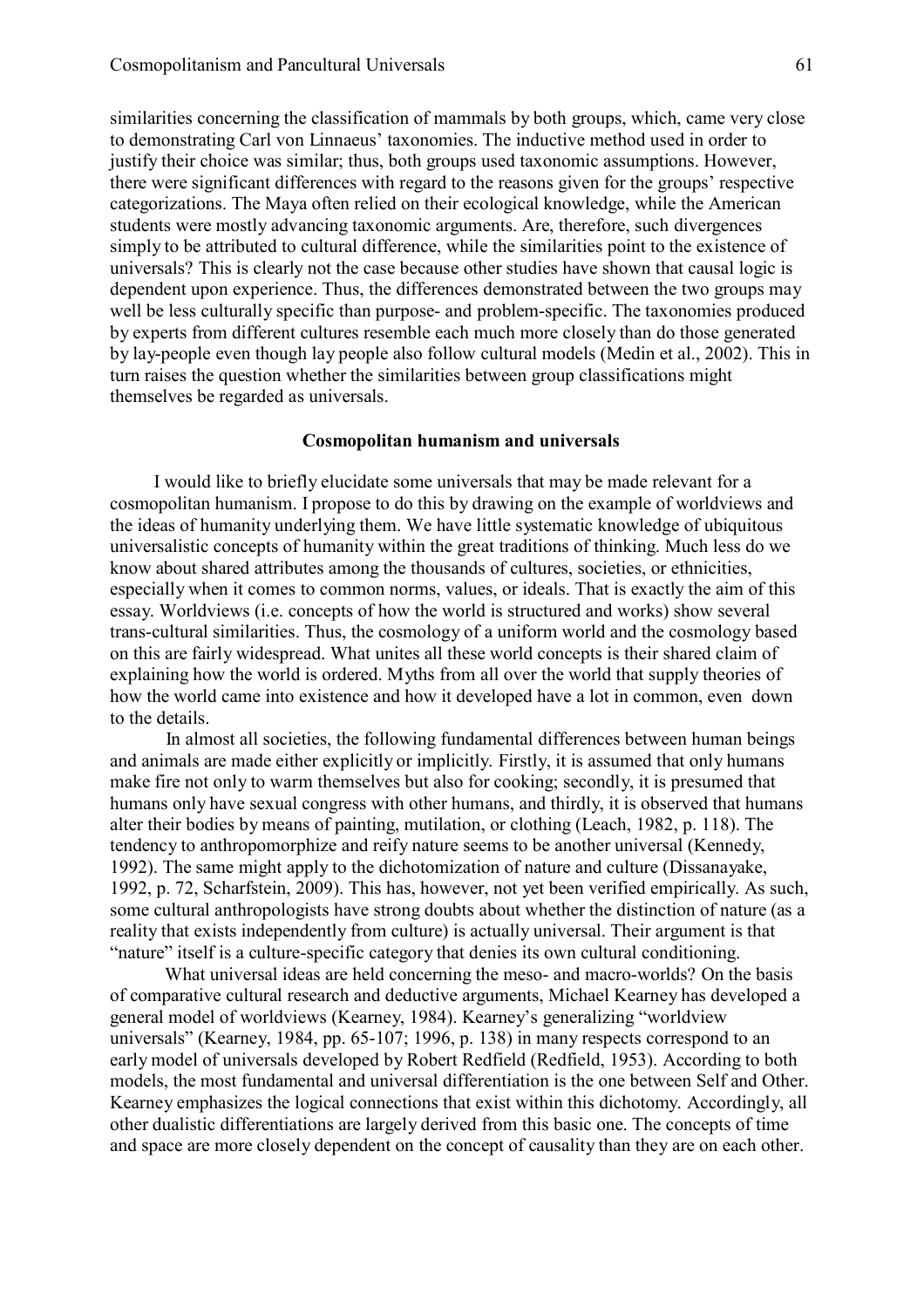Aside from the similarities of worldviews, there are, among the many universals that have been so far documented, quite a few which might be relevant for a project on humanism. In Fig. 5 I have listed some of them.

- Concept of human beings (e.g. as an organism and human qualities, e.g. the capacity of suffering)
- Concepts of mankind (currently only widely shared, a probably emerging universal)
- Concepts of actors with limited autonomy (agency)
- Concepts of history, the historicity of human culture, natural history
- Cooperation
- Reciprocity (behaviour and social norms)
- A minimum of fairness in competition (at least as a tendency)
- Capacity for empathy
- Concepts, norms and ideals of education
- The family as a combined sphere of biotic propagation and social reproduction
- Concepts of adolescence and other age groups and rites of passage
- Gender differences in behaviour during adolescence
- Dichotomous gender-concepts, -norms and –ideals
- Locally and empirically founded knowledge and performative learning
- Thinking in metaphors
- Nepotism-tendency
- Egoism-tendency
- Social control of deviant behaviour

Figure 5: Proposed universals relevant for an inclusive humanism: a selective list (orig. Antweiler, 2015)

# **Conclusion: Universalizing vs. relativism and absolutism**

Universals are not simply the counterpart to the diversity of human cultures. Universals only acquire their real relevance when they are viewed as a common pattern against the background of cultural diversity. Research into universals opens a fruitful addition to perspectives on human nature. The use of an empirical approach to universals offers a middle course between speculation and wishful thinking on the one hand and the unsystematic gathering of lists of assumed similarities on the other. Anthropology is "…the understanding of the humanly possible – and the limits of what is humanly possible" (Hauschild, 2005, p. 61; Boghossian, 2006). Thus, the continuing research into universals is capable of making a contribution to a human science and to an anthropology that is an empirically oriented but at the same time a theoretically informed science of "the whole human."

Research into universals can grant important insights into the similarities between the approximately 7000 cultures existing in this world. Universals are not to be mistaken for absolutes. A frequent, more than accidental emergence of a phenomenon is sufficient in order to raise the question of universality. However, universals derive their real interest by being perceived against the background of cultural diversity. They cannot be verified by some kind of "opinion poll." What is called for in methodological terms is the formation of a theory on the basis of evolutionary social sciences for the purpose of making judicious intercultural comparison.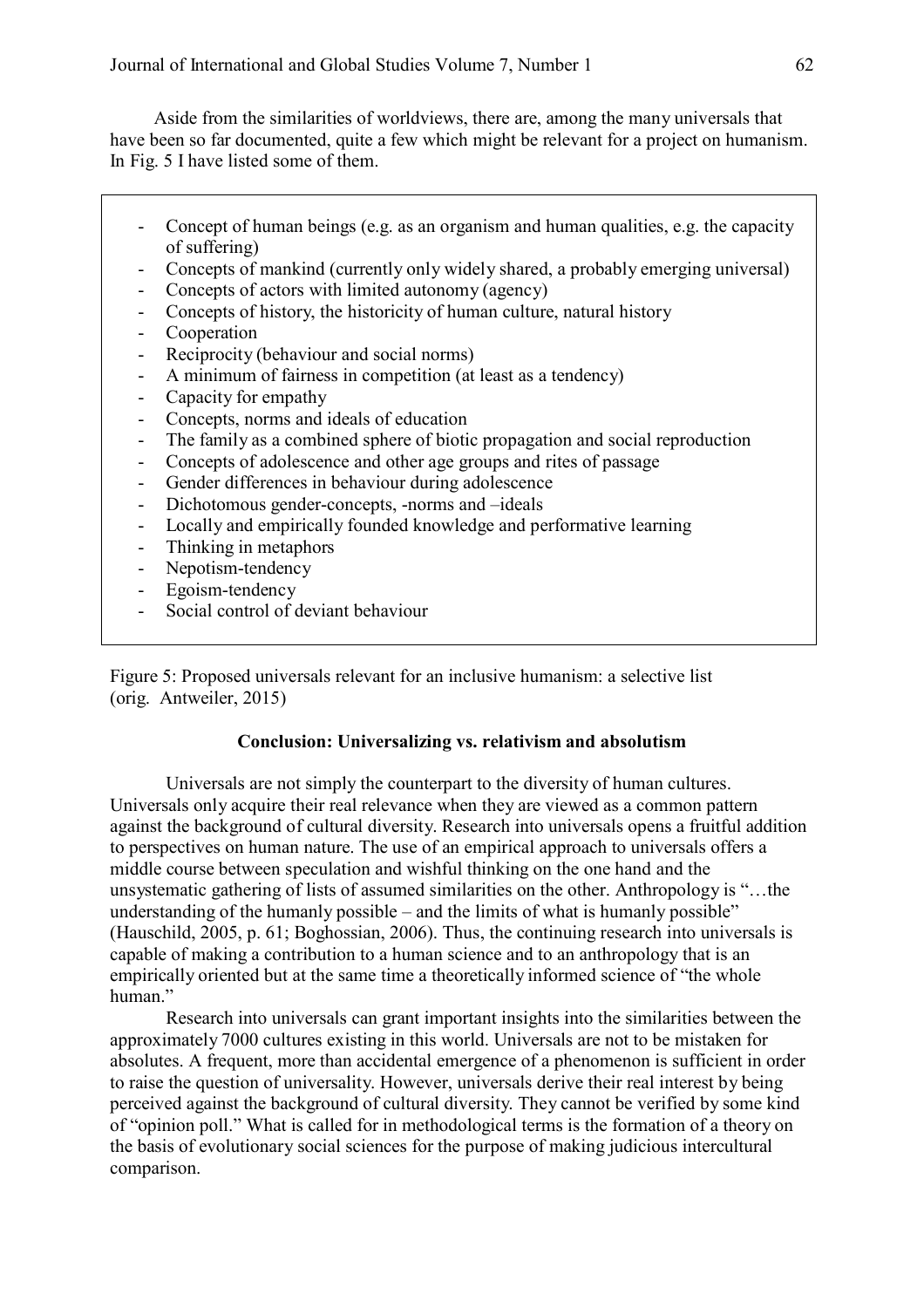Universals are not simply to be equated with the *contitio humana* or "anthropological constraints," such as they are discussed in philosophy. By the same measure, they are not to be equated with "the physic unity of humankind.<sup>6</sup>" Universalism understood as an absolute is just as untenable as a one-sided particularism that has mutated into relativism. In a dogmatic universalism, cultural anthropology would be superfluous because the familiar and strange would just be the facets of something identical. On the other hand, an extreme insistence on cultural difference is a dead end. The obsession with alterity makes culture into an unquestionable and reified given, and this can be politically dangerous (van der Walt, 2006, p. 237ff.). It tends to produce ethnographies of the exotic and is an obstacle for the development of an inclusive cosmopolitan humanism.

|                                                                                |     | Are specific ways of life<br>relevant for establishing an<br>inclusive humanism?                |                                                |
|--------------------------------------------------------------------------------|-----|-------------------------------------------------------------------------------------------------|------------------------------------------------|
|                                                                                |     | no                                                                                              | yes                                            |
| Are pan-cultural<br>commonalities<br>relevant for an<br>inclusive<br>humanism? | no  | Scientific Nihilism:<br>very limited possibilities<br>of human science and<br>humanist politics | Radical<br>Relativism                          |
|                                                                                | yes | Absolutism:<br>e.g. human nature,<br>anthropic constants,<br>psychic unity                      | Universalizing<br>Approach;<br>Cosmopolitanism |

Figure 6: basic orientations of human sciences relevant for an inclusive humanism (strongly modified after Adamopoulos & Lonner, 1993: 130, and Lonner, 2005: 16).

Universals are conceived here as offering empirical access to human life-ways and as representing an alternative to current extremes, which are mainstream in the public and in cultural studies alike. A careful and empirically grounded universalistic approach stands against both relativism and absolutism. The first steps toward an inclusive humanism or cosmopolitanism will have been made when the knowledge on cultural universals in the context of diversity has been understood. When this knowledge is combined with our knowledge of human nature and when this combination is developed in a political and longterm intercultural dialogue based on explicitly understood cross-cultural values, a valid cosmopolitan inclusive humanism can be produced.

In order to once more underline the special status of this approach, Fig. 6 will give a rough and ready overview of the position of universalism vis-à-vis absolutist and extremely relativist positions. The two important issues here are the emphasis given to commonalities in human experience and the weight given to cultural context. Similarities and specifics are of equal importance. The main challenge posed by universalism lies in empirically verified commonalities between cultures that have been shown by intercultural comparison.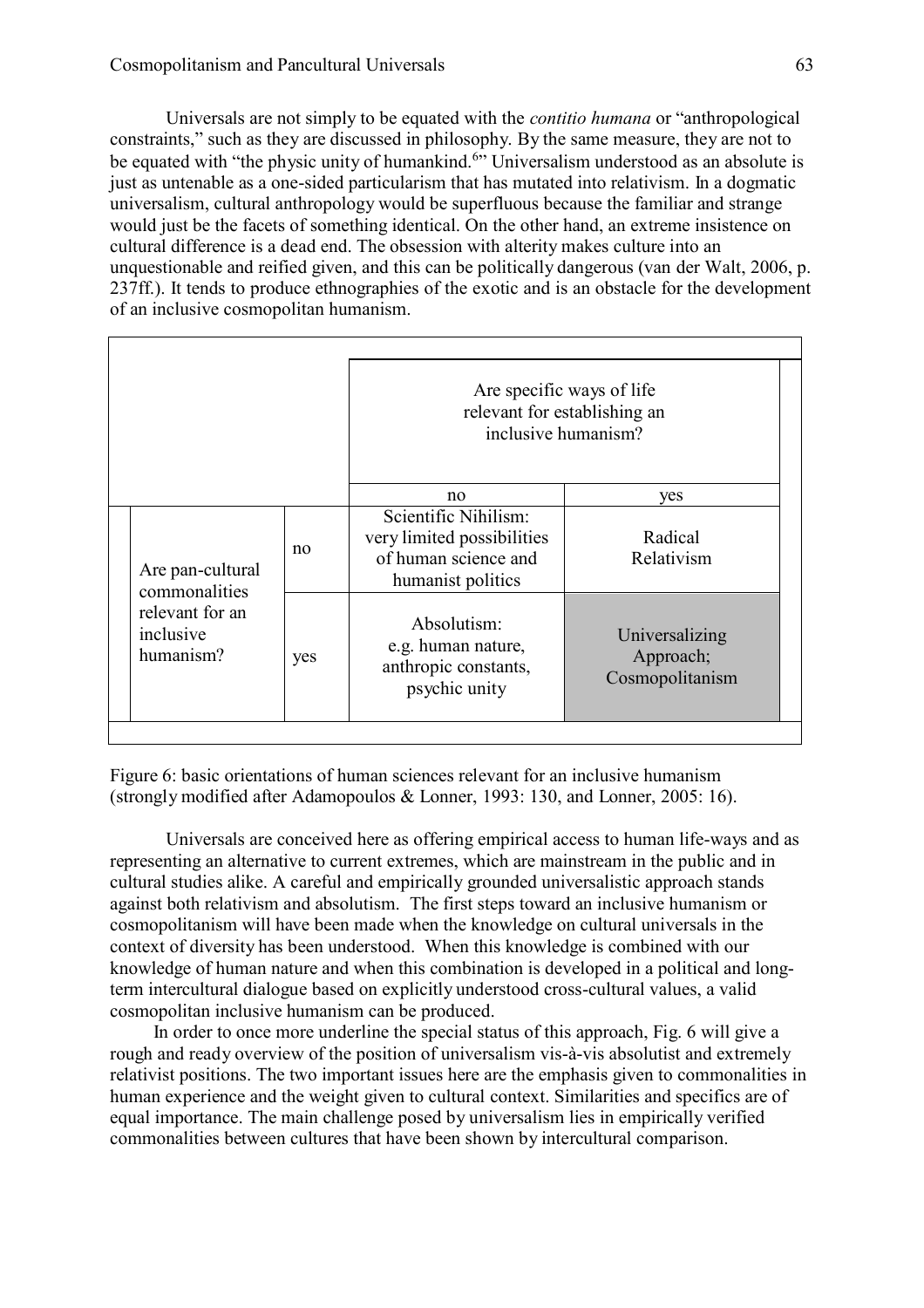A current cosmopolitan humanism needs to know the whole latitude of humanistic approaches. Culture is more than difference. There are empirically demonstrated *pan-cultural*  commonalities. As a remedy to current identity wars, let us not overstate culture. Let us take more into account the lower and upper levels of human life: human beings and humanity. Different peoples do not live in different worlds but differently in one world.

#### **Notes**

## **References**

- Adamopoulos, J., & Lonner, W. J. (1994). Absolutism, Relativism and Universalism in the Study of Human Behavior. In: Lonner, W. J., & Malpass, R. S. (eds.): *Psychology* and *Culture.* Boston: Allyn & Bacon, 129-134.
- Antweiler, C. (2012). *Inclusive Humanism. Anthropological Basics for a Realistic Cosmopolitanism*. Göttingen: V+R Unipress & Taipeh: National Taiwan University Press (Reflections on (In)Humanity).
- Antweiler, C. (forthcoming, 2016). *Our Common Denominator. Human Universals Revisited*. Oxford and New York: Berghahn Books.
- Appiah, K. A. (2006). *Cosmopolitanism. Ethics in a World of Strangers*. New York and London: Norton
- Böhme, G. (1999). Kant und die Family of Man. Wie begründet sich die Universalität der Menschenrechte? *Lettre Internationale* 25, 23-26.
- Brown, D. E. (1991). *Human Universals*. New York: McGraw Hill, Inc.
- Brown, D. E. (2004). Human Universals, Human Nature & Human Culture. *Daedalus*, Fall, 47-54.
- Brown, D. E. (2013). Human Universals. In: McGee, R. J. and Richard L. Warms, R.L. (eds.): *[Theory in Social and Cultural Anthropology. An Encyclopedia](http://www.sagepub.com/books/Book235988?subject=200&amp%3Bfs=1)*. Thousand Oaks, CA: Sage Publications, 410-413.
- Boghossian, P. A. (2006). *Fear of Knowledge. Against Relativism and Constructivism*. Oxford: Clarendon Press.
- Byrne, R. W. (2001). Social and Technical Forms of Primate Intelligence. In: De Waal, F.B.M. (ed.): *Tree of Origin. What Primate Behavior Can Tell Us about Human* Social Evolution. Cambridge, Mass. and London: Harvard University Press, 145-172.

<sup>&</sup>lt;sup>1</sup> For a broader development of the arguments, see my book *Inclusive Humanism. Anthropological basics for a Realistic Cosmopolitanism* (Antweiler, 2012); for the full argument concerning human universals and for numerous examples, see a new book Our Common Denominator. Human Universals Revisited (Antweiler forthcoming, 2016).

<sup>&</sup>lt;sup>2</sup> The Holocene is the geological epoch that began about 11,700 years BP (before the present) and continues until the Anthropocene, a newly proposed epoch beginning with the industrial revolution in the late eighteenth century.

<sup>&</sup>lt;sup>3</sup> Homologies are similarities among organisms based on common descent.

<sup>4</sup> Phyletic refers to connections among organisms based on their evolutionary history.

<sup>5</sup> Analogies are similarities among organisms due to convergent evolution and not based on common descent.

<sup>&</sup>lt;sup>6</sup>In 1860, Adolf Bastian had argued for "the psychic unity of mankind." He proposed that a cross-cultural comparison of all human societies would reveal that distinct worldviews consisted of the same basic elements. He maintained that all human societies share a set of "elementary ideas" (*Elementargedanken*), but like Herder, he held that the world consisted of many different cultures based on geographical locales and historical circumstances that resulted in various "folk ideas" (*Völkergedanken*), which were local modifications of the elementary ideas. This view has not been accepted in contemporary anthropology.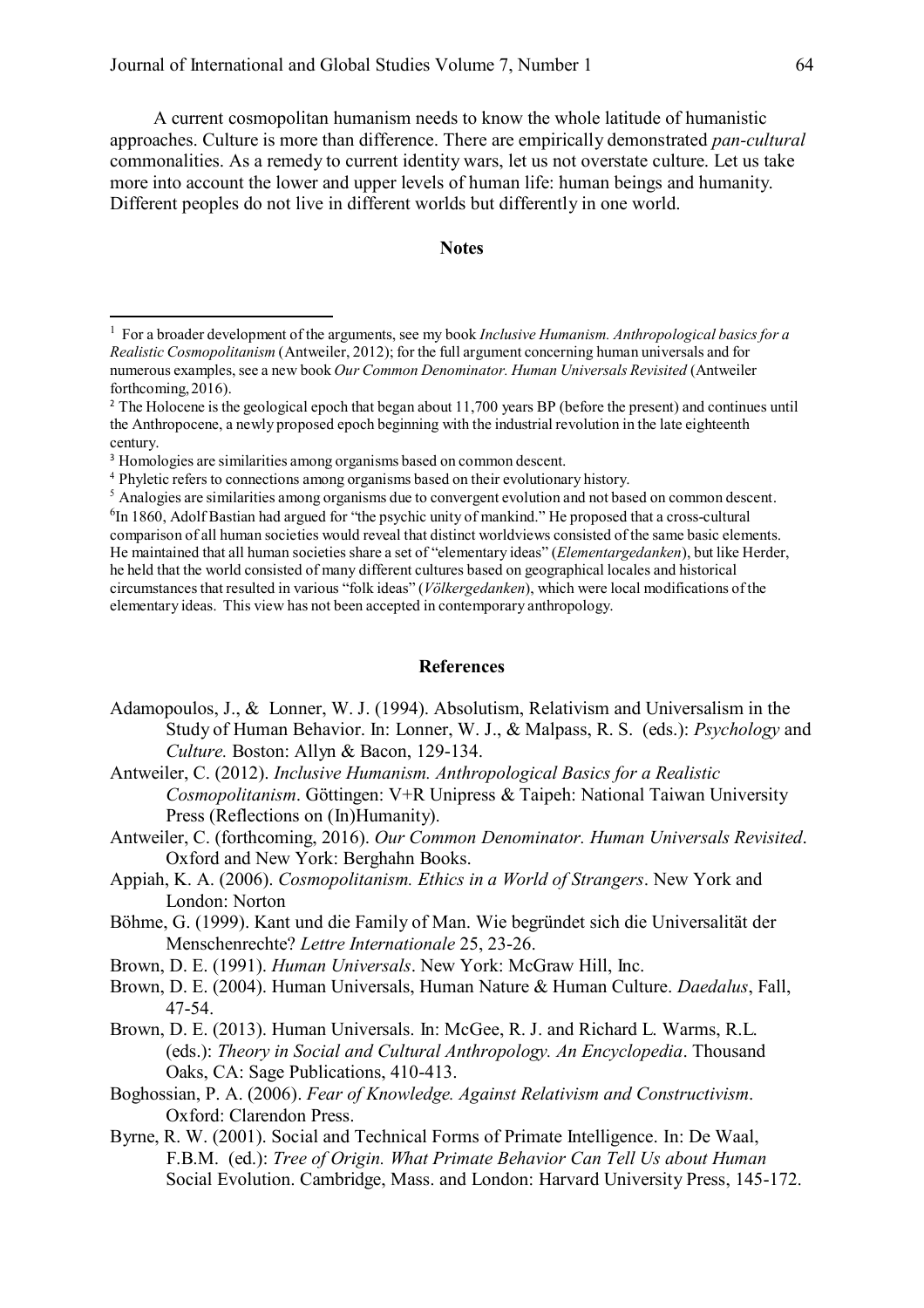- Campbell, D. T. (1983). The Two Distinct Routes Beyond Kin Selection to Ultrasociality: Implications for the Humanities and Social Sciences. In: Bridgeman, D. (ed.): *The Nature of Prosocial Development. Interdisciplinary Theories and Strategies*. New York: Academic Press, 11-41.
- De Waal, F. B. M. (2006). *Our Inner Ape. A Leading Primatologist Explains Why We are Who We are*. New York: Riverhead Books.
- Dissanayake, E. (1992). *Homo Aestheticus. Where Art comes from and why?* New York: The Free Press, Macmillan.
- Dunbar, R. I. M. (1993). Coevolution of Neocortical Size, Group Size, and Language in Humans. *Behavioral and Brain Sciences* 16, 681-694.
- Ehrlich,P.R. (2002). *Human Natures. Genes, Cultures, and the Human Prospect*, Harmondsworth: Penguin Books.
- Hauschild, Th. (2005). Ethnologie als Kulturwissenschaft. In: Stierstorfer, K., & Volkmann, L. (eds.): *Kulturwissenschaft interdisziplinär*. Tübingen: Gunter Narr Verlag (Narr Studienbücher), 59-79.
- Hejl, P. M. & Antweiler, C. (2004). Kooperation und Konkurrenz. In: Gerhard Roth (coord.): *Antrag auf eine internationale Konferenz Transkulturelle Universalien am Hanse-Wissenschaftskolleg in Delmenhorst*, n. pl. (Delmenhorst): unp. Ms.
- Holenstein, E. (1979). *Zur Begrifflichkeit der Universalienforschung in Linguistik und Anthropologie* (Akup. Arbeiten des Kölner Universalien-Projekts, 35).
- Holenstein, E. (1985). *Menschliches Selbstverständnis. Ichbewußtsein – Intersubjektive Verantwortung – Interkulturelle Verständigung*. Frankfurt am Main: Suhrkamp.
- Holenstein, E. (1998). *Kulturphilosophische Perspektiven. Schulbeispiel Schweiz, Europäische Identität auf dem Prüfstand, Globale Verständigungsmöglichkeiten*. Frankfurt/ Main: Suhrkamp, 257-287.
- Hornidge, A.K. & Antweiler, C. (eds.) (2012). *Environmental Uncertainty and Local Knowledge. Southeast Asia as a Laboratory of Global Change*. Bielefeld: Transcript (Global Studies)
- Hruschka, D. J. (2010). *Friendship. Development, Ecology and Evolution of a Relationship*. Berkeley: University of California Press (Origins of Human Behavior and Culture, 5).
- Josephides, L. & Hall, A. (eds.) 2014. *We the Cosmopolitans. Moral and Existential Conditions of Being Human*. New York and Oxford: Berghahn.
- Jullien, [F.](http://www.editions-fayard.fr/auteur/fayard-auteur-000000003521-Francois-Jullien-De-l-universel-de-l-uniforme-du-commun-et-du-dialogue-entre-les-cultures-hachette.html) (2014). *On the Universal, the Uniform, the Common and Dialogue between Cultures*. Cambridge and Malden, Mass: Polity Press (orig. "De l'universel, de l'uniforme, du commun et du dialogue entre les cultures, Paris: Librairie Arthème Fayard, 2008).
- Kappeler, P. M.& Silk, J.B. (eds.) (2010). *Mind the Gap. Tracing the Origins of Human Universals*. Heidelberg: Springer.
- Kearney, M. (1984). *World View*. Novato, CA: Chandler & Sharp (Chandler & Sharp Publications in Anthropology and Related Fields).
- Kennedy, J. S. (1992). *The New Anthropomorphism*. Cambridge: Cambridge University Press.
- Leach, E. R. (1982). *Social Anthropology*. New York: Oxford University Press, 1985).
- Lonner, W. J. (1980). The Search for Psychological Universals. In: Triandis, H. Ch., & Lambert, W.W. (eds.): *Handbook of Cross-Cultural Psychology; Vol. 1: Perspectives*. Boston: Allyn & Bacon, 143-204.
- Lonner, W. J. (2005). The Psychological Study of Culture: Issues and Questions of Enduring Importance. In: Friedlmeier, W., Chakkarath, P., & Schwarz, B. (eds.): *Culture and Human Development. The Importance of Cross-Cultural Research to the Social Sciences*. Hove & New York: Psychology Press, 10-29.